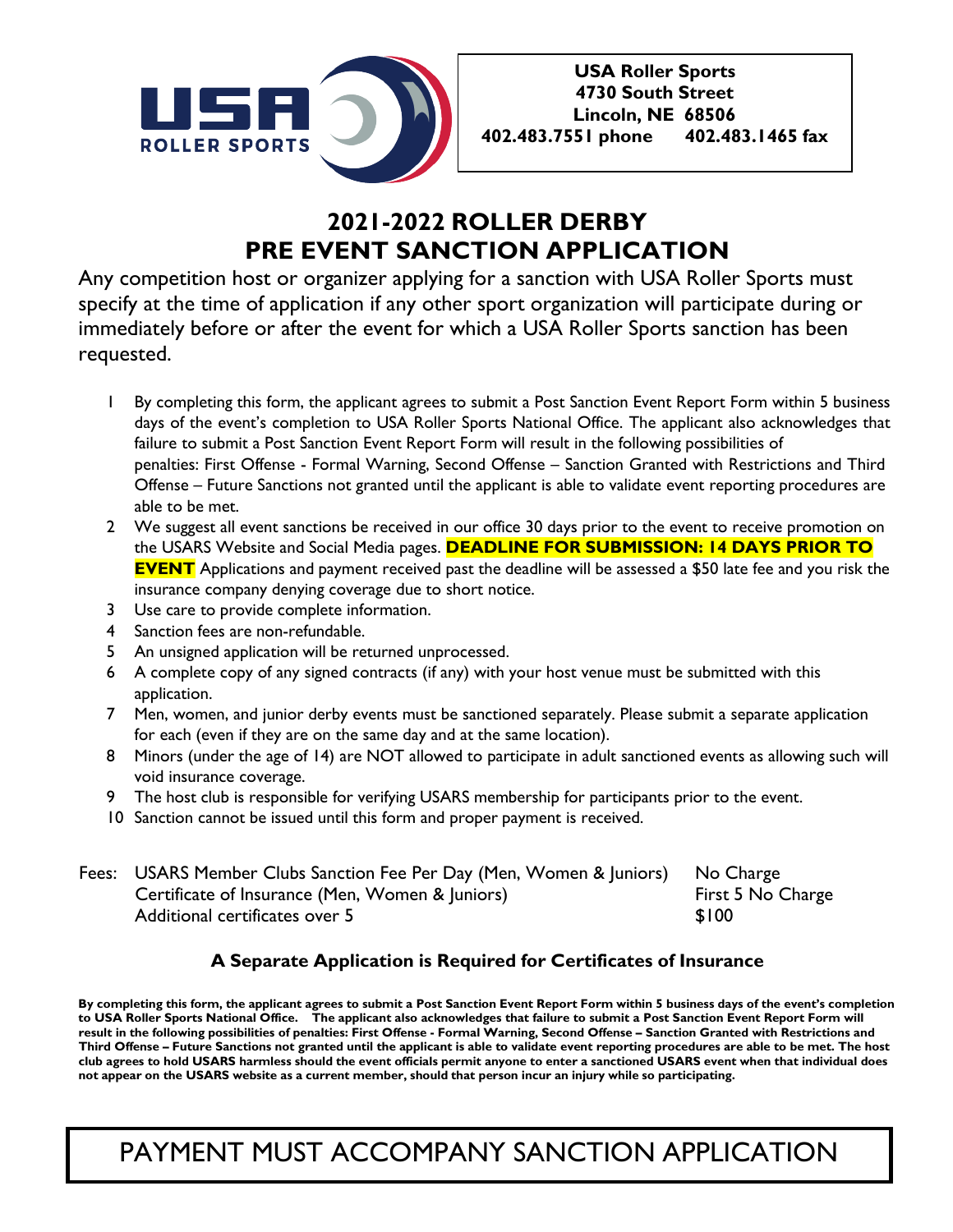# **2021-2022 ROLLER DERBY PRE EVENT SANCTION APPLICATION**

| Ι.                                                                                                  |                                                                                                                                                                                                                                     |                                                                                                                                                                                                                                                                                                                                                                                                                                                                                                                                                                                                                                                                                                                     |  |
|-----------------------------------------------------------------------------------------------------|-------------------------------------------------------------------------------------------------------------------------------------------------------------------------------------------------------------------------------------|---------------------------------------------------------------------------------------------------------------------------------------------------------------------------------------------------------------------------------------------------------------------------------------------------------------------------------------------------------------------------------------------------------------------------------------------------------------------------------------------------------------------------------------------------------------------------------------------------------------------------------------------------------------------------------------------------------------------|--|
| 2.                                                                                                  |                                                                                                                                                                                                                                     | Host club/league name: the contract of the contract of the contract of the contract of the contract of the contract of the contract of the contract of the contract of the contract of the contract of the contract of the con                                                                                                                                                                                                                                                                                                                                                                                                                                                                                      |  |
| 3.                                                                                                  |                                                                                                                                                                                                                                     | Address: Analysis and the contract of the contract of the contract of the contract of the contract of the contract of the contract of the contract of the contract of the contract of the contract of the contract of the cont                                                                                                                                                                                                                                                                                                                                                                                                                                                                                      |  |
| 4.                                                                                                  | City, State, Zip: 2008. The contract of the contract of the contract of the contract of the contract of the contract of the contract of the contract of the contract of the contract of the contract of the contract of the co      |                                                                                                                                                                                                                                                                                                                                                                                                                                                                                                                                                                                                                                                                                                                     |  |
| 5.                                                                                                  |                                                                                                                                                                                                                                     |                                                                                                                                                                                                                                                                                                                                                                                                                                                                                                                                                                                                                                                                                                                     |  |
|                                                                                                     |                                                                                                                                                                                                                                     |                                                                                                                                                                                                                                                                                                                                                                                                                                                                                                                                                                                                                                                                                                                     |  |
| 6.                                                                                                  |                                                                                                                                                                                                                                     | <b>Bout Coordinator:</b> Note that the contract of the contract of the contract of the contract of the coordinator:                                                                                                                                                                                                                                                                                                                                                                                                                                                                                                                                                                                                 |  |
| 7.                                                                                                  | List of invited judges/referees:                                                                                                                                                                                                    |                                                                                                                                                                                                                                                                                                                                                                                                                                                                                                                                                                                                                                                                                                                     |  |
|                                                                                                     |                                                                                                                                                                                                                                     | $\sim$ 2.                                                                                                                                                                                                                                                                                                                                                                                                                                                                                                                                                                                                                                                                                                           |  |
|                                                                                                     | $\mathbf{3.}$                                                                                                                                                                                                                       | $\overline{a}$                                                                                                                                                                                                                                                                                                                                                                                                                                                                                                                                                                                                                                                                                                      |  |
|                                                                                                     |                                                                                                                                                                                                                                     | 6. $\qquad \qquad$                                                                                                                                                                                                                                                                                                                                                                                                                                                                                                                                                                                                                                                                                                  |  |
|                                                                                                     |                                                                                                                                                                                                                                     | 8. $\overline{\phantom{a}}$                                                                                                                                                                                                                                                                                                                                                                                                                                                                                                                                                                                                                                                                                         |  |
|                                                                                                     | $\overline{\mathbf{9}}$ .                                                                                                                                                                                                           | $\blacksquare$                                                                                                                                                                                                                                                                                                                                                                                                                                                                                                                                                                                                                                                                                                      |  |
|                                                                                                     |                                                                                                                                                                                                                                     |                                                                                                                                                                                                                                                                                                                                                                                                                                                                                                                                                                                                                                                                                                                     |  |
| 8.                                                                                                  |                                                                                                                                                                                                                                     |                                                                                                                                                                                                                                                                                                                                                                                                                                                                                                                                                                                                                                                                                                                     |  |
|                                                                                                     | <b>Email:</b> The contract of the contract of the contract of the contract of the contract of the contract of the contract of the contract of the contract of the contract of the contract of the contract of the contract of the c |                                                                                                                                                                                                                                                                                                                                                                                                                                                                                                                                                                                                                                                                                                                     |  |
| 9.                                                                                                  | Name of event: the contract of the contract of the contract of the contract of the contract of the contract of the contract of the contract of the contract of the contract of the contract of the contract of the contract of      |                                                                                                                                                                                                                                                                                                                                                                                                                                                                                                                                                                                                                                                                                                                     |  |
| 10.                                                                                                 | Flat Track or Banked Track?                                                                                                                                                                                                         |                                                                                                                                                                                                                                                                                                                                                                                                                                                                                                                                                                                                                                                                                                                     |  |
| н.                                                                                                  | Type of event: single game divide header halftime expo, tournament raining camp                                                                                                                                                     | Other                                                                                                                                                                                                                                                                                                                                                                                                                                                                                                                                                                                                                                                                                                               |  |
| 12.                                                                                                 | Type of competition (check all that apply): $\vert$ intra-league, $\vert$ inter-league, $\vert$ men, $\vert$ women, $\vert$ co-ed, inior                                                                                            |                                                                                                                                                                                                                                                                                                                                                                                                                                                                                                                                                                                                                                                                                                                     |  |
| 13.                                                                                                 |                                                                                                                                                                                                                                     |                                                                                                                                                                                                                                                                                                                                                                                                                                                                                                                                                                                                                                                                                                                     |  |
| 14.                                                                                                 |                                                                                                                                                                                                                                     | What rule set will be used?____________________________USARS, WFTDA, OSDA, MADE, MRDA, JRDA, RDCL, Other-specify                                                                                                                                                                                                                                                                                                                                                                                                                                                                                                                                                                                                    |  |
| 15.                                                                                                 | Size of skating surface where contest will be skated:<br>No (If yes, please illustrate on a separate piece of paper)<br>Yes                                                                                                         |                                                                                                                                                                                                                                                                                                                                                                                                                                                                                                                                                                                                                                                                                                                     |  |
| 16.                                                                                                 |                                                                                                                                                                                                                                     |                                                                                                                                                                                                                                                                                                                                                                                                                                                                                                                                                                                                                                                                                                                     |  |
| 17.                                                                                                 | Is this competition being run in conjunction with any other sport sanctioning body (WFTDA, etc.)?                                                                                                                                   |                                                                                                                                                                                                                                                                                                                                                                                                                                                                                                                                                                                                                                                                                                                     |  |
|                                                                                                     | If yes, who? The contract of the contract of the contract of the contract of the contract of the contract of the contract of the contract of the contract of the contract of the contract of the contract of the contract of t      |                                                                                                                                                                                                                                                                                                                                                                                                                                                                                                                                                                                                                                                                                                                     |  |
|                                                                                                     | participating and event officials in charge of this contest to observe or enforce USARS General Rules.                                                                                                                              | The undersigned host club (applicant) hereby affirms that the contest site meets USARS standards, and that the contest is organized in<br>accordance with USARS General Rules, and agree that the USARS General Rules shall be observed and enforced. The host agrees to admit<br>free of charge any USARS Registered or Certified coach, who can present a current USARS identifying credential. The undersigned also<br>agree to indemnify and hold USARS, or their respective officers, directors, agents, employees or assigns harmless from any and all claims,<br>liability or damages arising as a result of the conduct of the individuals participating in this contest and the failure of the individuals |  |
|                                                                                                     |                                                                                                                                                                                                                                     | Date: and the state of the state of the state of the state of the state of the state of the state of the state of the state of the state of the state of the state of the state of the state of the state of the state of the                                                                                                                                                                                                                                                                                                                                                                                                                                                                                       |  |
|                                                                                                     | (Signature of Club Officer)                                                                                                                                                                                                         | The undersigned facility owner/operator hereby agrees to allow the host club to use the facility on the dates specified above.                                                                                                                                                                                                                                                                                                                                                                                                                                                                                                                                                                                      |  |
|                                                                                                     | Signature:<br>(Signature of Owner/Operator)                                                                                                                                                                                         | <u>Print Name: Name: Name: Name: Name of the Band of the Band of the Band of the Band of the Band of the Band of the Band of the Band of the Band of the Band of the Band of the Band of the Band of the Band of the Band of the</u><br>Date: the contract of the contract of the contract of the contract of the contract of the contract of the contract of the contract of the contract of the contract of the contract of the contract of the contract of the cont                                                                                                                                                                                                                                              |  |
|                                                                                                     |                                                                                                                                                                                                                                     |                                                                                                                                                                                                                                                                                                                                                                                                                                                                                                                                                                                                                                                                                                                     |  |
| <b>EMAIL</b> completed application and credit card information to:<br>bbenson@usarollersports.org   |                                                                                                                                                                                                                                     | Card Number: Card Number CCV#:                                                                                                                                                                                                                                                                                                                                                                                                                                                                                                                                                                                                                                                                                      |  |
|                                                                                                     | FAX completed application and credit card information to:<br>402.483.1465                                                                                                                                                           |                                                                                                                                                                                                                                                                                                                                                                                                                                                                                                                                                                                                                                                                                                                     |  |
| MAIL completed application and check to:<br>USA Roller Sports, 4730 South Street, Lincoln, NE 68506 |                                                                                                                                                                                                                                     |                                                                                                                                                                                                                                                                                                                                                                                                                                                                                                                                                                                                                                                                                                                     |  |

Total Amount To Charge: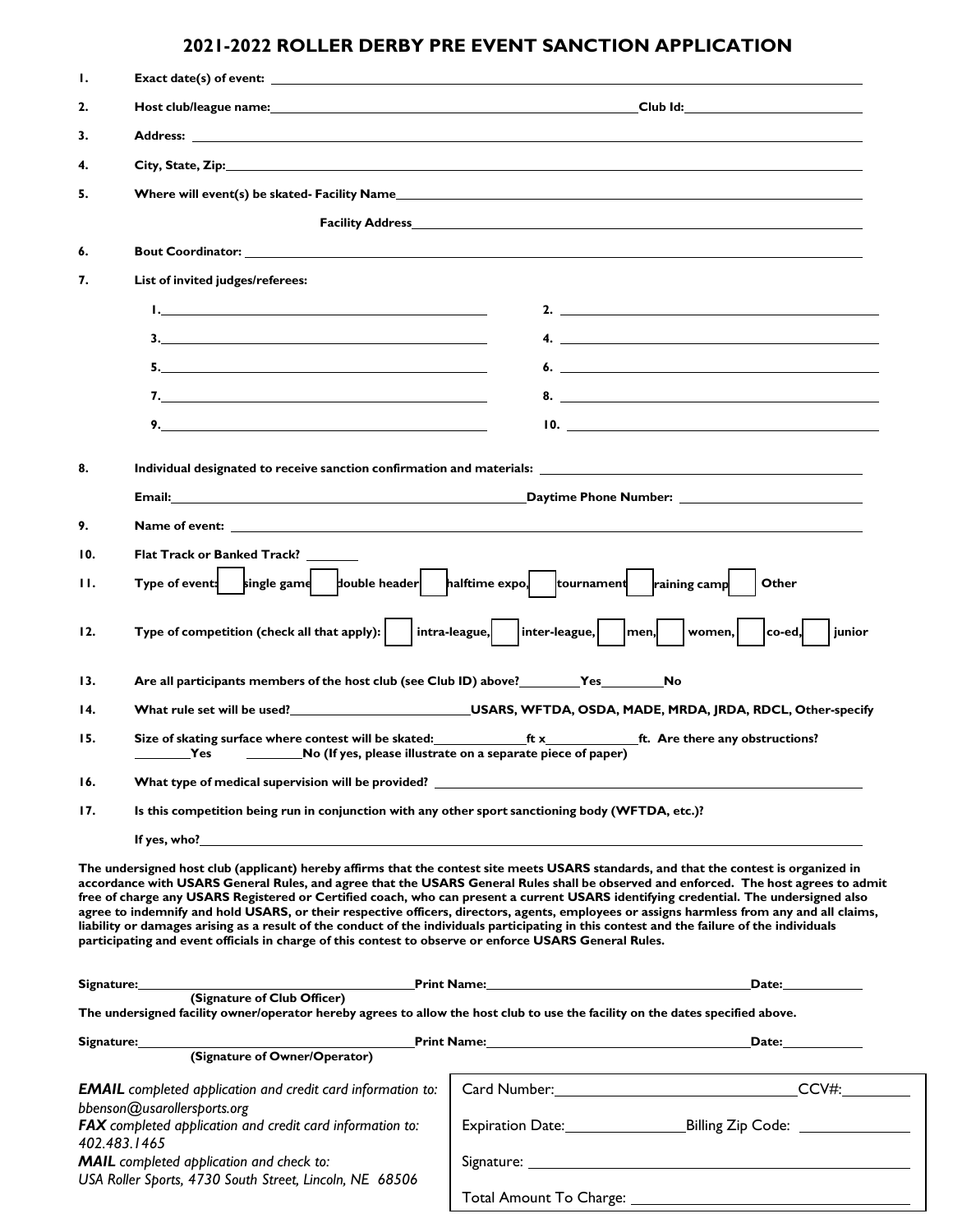#### **THIS SUMMARY OF COMPETITIVE SANCTION RULES IS INCLUDED FOR YOUR REVIEW.**

### **USA ROLLER SPORTS COMPETITIVE SANCTION REGULATIONS**

See rules book for complete description of sanction regulations.

A competitive sanction is "permission in writing" from the USARS National Headquarters to sponsor a contest affecting the registered members of the Confederation. The sanction is issued for the protection of the competitive status of the participants and to insure that USARS rules relating to such contests are observed.

Except for intra-club contests where all participants are members of the sponsoring club, competition hosts are reminded that the majority of contestants are guests from other USARS member clubs and the Confederation expects contest hosts to treat them courteously and without exploitation.

#### Application DEADLINE - 14 days prior to start of event!!

An application in writing and payment for a competitive sanction must be filed with the USA Roller Sports National Headquarters at least 14 days prior to the opening date of the contest. Any sanction applications received within the 14 day deadline will pay a late fee of \$50 and risk the insurance company denying coverage due to short notice. Any announcement of contest must bear the USARS sanction number provided by the National Office.

#### SANCTION FEES

- A. USARS MEMBER CLUBS IN A CHARTERED FACILITY: The sanction fee for USARS member clubs is \$0 per day (Men, Women & Junior). Any application received past the deadline listed above must pay \$50 per day of competition and risk the insurance company denying coverage due to short notice. Prior to participating, all participants must secure USARS membership which provides them with medical/injury insurance. Liability insurance is included with this sanction fee, assuming verification that all participants are USARS members who have executed a waiver of liability and qualify for USARS accident insurance, and the event occurs within a USARS chartered club facility.
- B. NON-CHARTERED FACILITY: USARS teams that are participating in non-USARS events must sanction the event and the host club must provide proof of liability coverage for the venue.
- C. MULTI-NATIONAL CONTEST Involves competitors from the United States and other countries (EXCEPT CANADA). No charge.

Liability insurance certificates in the amount of \$1,000,000 may be issued naming non-member venues and meet hosts/sponsors as additional named insured (Men, Women & Junior). All conditions for safety of participants must be observed, as noted on the reverse side of this application. Liability insurance coverage requires that all participants must be USARS members in good standing.

#### NO EVENT MAY BEGIN BEFORE 6 AM AND NO EVENT SHALL FINISH LATER THAN 1 AM

#### MEDICAL SUPERVISION AND SAFETY GUIDELINES

All applicants for USARS sanctions and all persons in charge of the sanctioned activity (meet director) shall be familiar with and agree to the following guidelines for medical supervision and safety precautions:

- 1. The sponsor shall plan for prompt access to qualified medical assistance and shall furnish this plan to the meet director.
- 2. The sponsor shall plan for transportation of injured persons to qualified medical assistance and shall furnish this plan to the meet director.
- 3. Only those who are properly trained and qualified to render first aid should administer first aid to an apparently seriously ill or injured person. This guideline is not intended to prevent the furnishing of customary assistance for minor injuries which is reasonable under the circumstances, such as providing band aids for small cuts.
- 4. Only those who are properly trained in emergency transportation or under the direction of trained medical personnel should attempt to move or transport a person with apparently serious injuries to the neck, head, back or limbs.
- 5. The sponsor shall plan for such other medical supervision as may be reasonable under the circumstances and furnish this plan to the meet director.
- 6. Equipment required for safety under USARS General Rules must be worn at all practices and competitions; otherwise, USARS accident/medical insurance is void.
- 7. Sanction holder must provide meet officials with an adequate supply of surgical gloves, swabs and other medical supplies necessary for treating and isolating bleeding injuries.